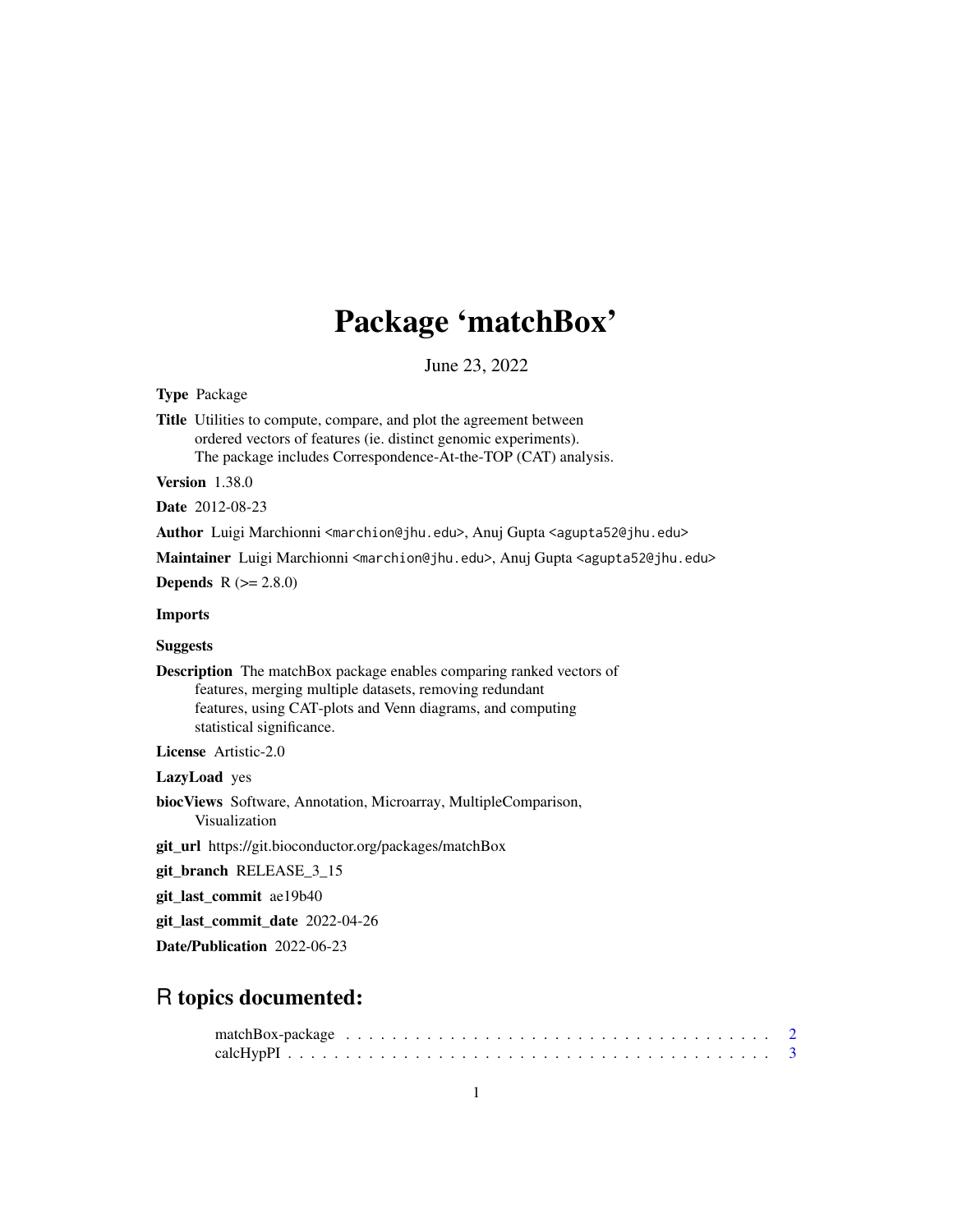<span id="page-1-0"></span>

| Index |  |
|-------|--|
|       |  |
|       |  |
|       |  |
|       |  |
|       |  |

matchBox-package *A package to produce Correspondence-At-Top plots (CAT-plots) between ranked list of genes.*

# **Description**

The matchBox package allows to annotate and compare ranked vectors (e.g. by differential expression) of genomic features (e.g. genes, or probe sets), using CAT curves. A CAT curve displays the overlap proportion between two ranked vectors of identifiers against the number of considered features. This techiques was used for comparing differential gene expression results obtained from different platforms in different laboratories (see Irizarry et al, Nat Methods (2005))

# matchBox package features

Enables to filter data.frames containing feature identifiers and ranking statistics;

Enables to identify the common set of features across results from different genomic experiments;

Enables to merge multiple data.frames based on the commons set of features;

Computes the overlap proportion between any pair of ranked features;

Creates plots of the proportion of overlap along with conidence intervals;

#### Author(s)

Luigi Marchionni <marchion@jhu.edu>

#### References

Irizarry, R. A.; Warren, D.; Spencer, F.; Kim, I. F.; Biswal, S.; Frank, B. C.; Gabrielson, E.; Garcia, J. G. N.; Geoghegan, J.; Germino, G.; Griffin, C.; Hilmer, S. C.; Hoffman, E.; Jedlicka, A. E.; Kawasaki, E.; Martinez-Murillo, F.; Morsberger, L.; Lee, H.; Petersen, D.; Quackenbush, J.; Scott, A.; Wilson, M.; Yang, Y.; Ye, S. Q. and Yu, W. Multiple-laboratory comparison of microarray platforms. Nat Methods, 2005, 2, 345-350

Ross, A. E.; Marchionni, L.; Vuica-Ross, M.; Cheadle, C.; Fan, J.; Berman, D. M.; and Schaeffer E. M. Gene Expression Pathways of High Grade Localized Prostate Cancer. Prostate 2011, 71, 1568-1578

Benassi, B.; Flavin, R.; Marchionni, L.; Zanata, S.; Pan, Y.; Chowdhury, D.; Marani, M.; Strano, S.; Muti, P.; and Blandino, G. c-Myc is activated via USP2a-mediated modulation of microRNAs in prostate cancer. Cancer Discovery, 2012, March, 2, 236-247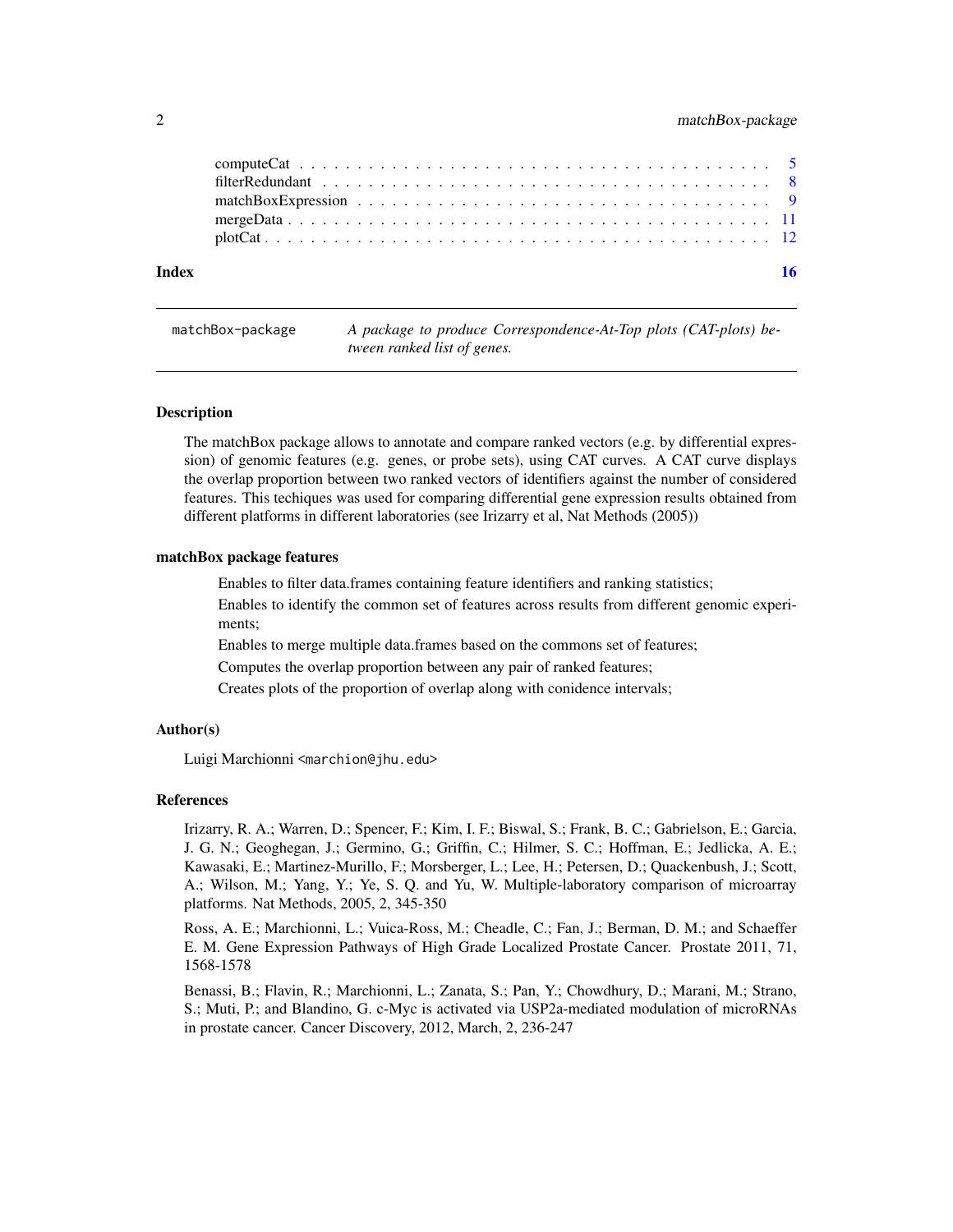<span id="page-2-1"></span><span id="page-2-0"></span>calcHypPI *Probability intervals calculation for CAT curves using the hypergeometric distribution.*

# **Description**

The calcHypPI function calculates probability intervals for a correspondence at the top (CAT) curve using the hypergeometric distribution. This function, based on the qhyper quantile function, produces a probability intervals matrix to be passed as argument to plotCat in order to add probability intervals shades when plotting CAT curves.

# Usage

```
calcHypPI(data, expectedProp = 0.1, prob = c(0.999999, 0.999, 0.999, 0.95))
```
# Arguments

| data         | The same data frame used to compute the CAT curves with the compute Cat<br>function. It contains a column of unique identifiers and at least two columns of<br>ranking statistics.                                                                                |
|--------------|-------------------------------------------------------------------------------------------------------------------------------------------------------------------------------------------------------------------------------------------------------------------|
| expectedProp | A single numeric value between 0 and 1. This is the proportion of features<br>expected to be corresponding at the top of the ranking. The "expected Prop"<br>argument can be set to NULL if the number of features expected to be similarly<br>ranked is unknown. |
| prob         | A numeric vector specifying the probabiliy intervals for the CAT curves to be<br>computed.                                                                                                                                                                        |

# Details

The calcHypPI uses qhyper quantile function to compute the proportions of common features between two ordered vectors for specified quantiles of the hypergeometric distribution. Such proportions are used to add probability intervals to CAT curves computed using ranks (see computeCat). The prob argument is used to specify the desired probability intervals to be computed. By default this numeric vector is equal to c(0.999999, 0.999, 0.99, 0.95).

To understand the way this function works we can use the analogy of repeated drawing of an increasing number of balls from an urn containing both white and black balls (see qhyper). According to this analogy the total number of balls in the urn corresponds to the total number of common features between two ordered vectors that are being compared (e.g. all the genes in common between two genomic studies).

The number of white balls corresponds to the top ranking features that are correctly ordered (successes), while the black balls represent the features that are not correctly ordered (failures).

Finally, according to this analogy, comparing the first top 10 features from each vector will correspond to a first draw of 10 balls from the urn, while comparing the top 20 features to a draw of 20 balls, and so on until all balls are drawn at once.

By default the calcHypPI function expects that the top 10% of the features of the two vectors are similarly ordered. This expectation can be modified by the expectedProp argument. When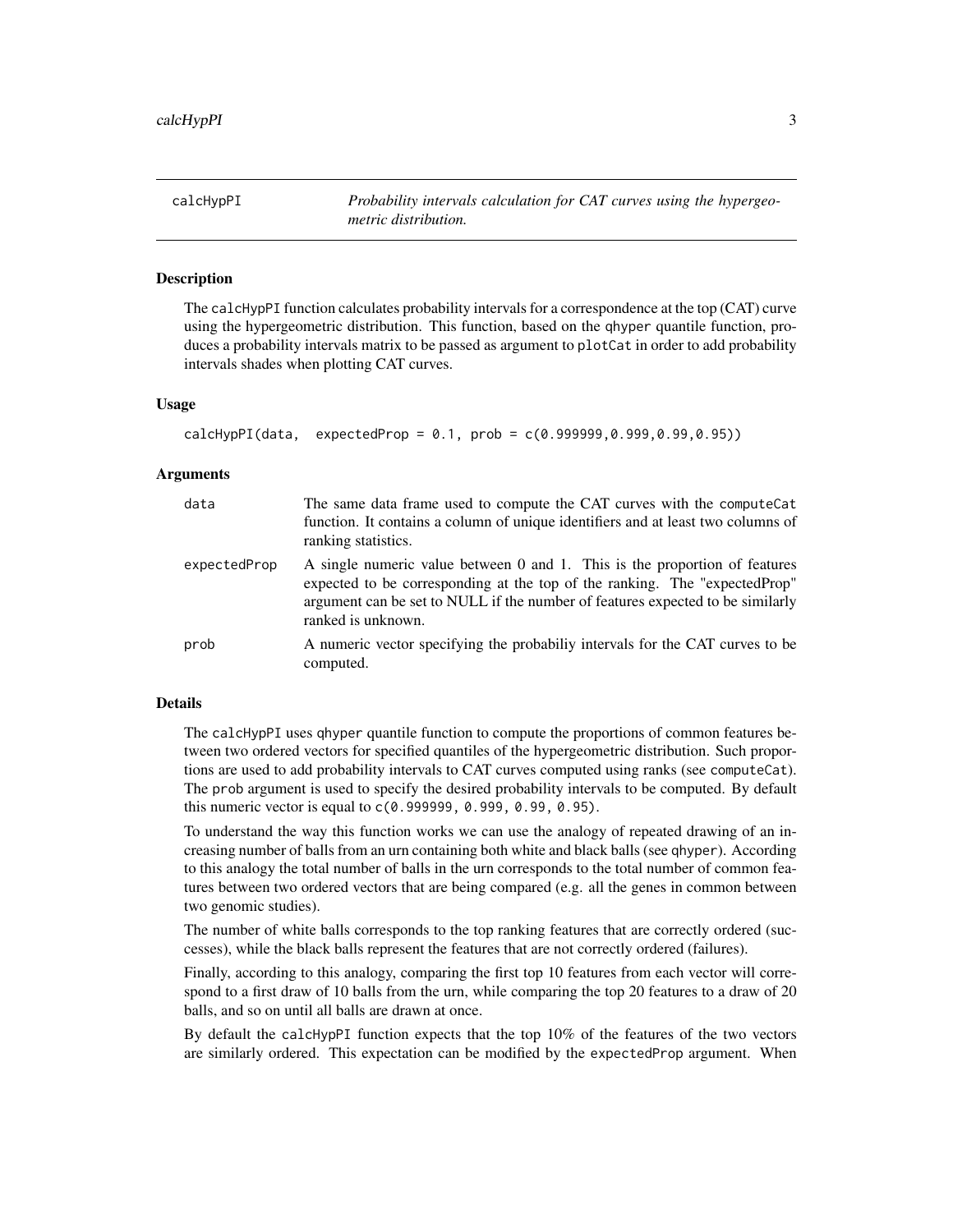<span id="page-3-0"></span>expectedProp is set equal to NULL the number of white balls in the urn (i.e. the top ranking features in the correct order) corresponds to the number of balls that are drawn at each attempt (i.e. the increasing size of top features from each vector that are being compared).

#### Value

It returns a numeric matrix containing the probability intervals for CAT curves based on equal ranks. The column names of this matrix specifies the quantiles of the hypergeometric distribution used to compute the intervals. The values represent the proportions of overlap associated with the defined quantiles. The resulting matrix object is used to add the probability intervals shades when plotting CAT curves by passing it to the preComputedPI argument of the plotCat function.

# Note

This function will take more and more time to run when more and more features are used. For this reason it is convenient to compute the probability intervals separately and store the probability intervals matrix for re-use when plotting the CAT curves.

# Author(s)

Luigi Marchionni <marchion@jhu.edu>

#### References

Irizarry, R. A.; Warren, D.; Spencer, F.; Kim, I. F.; Biswal, S.; Frank, B. C.; Gabrielson, E.; Garcia, J. G. N.; Geoghegan, J.; Germino, G.; Griffin, C.; Hilmer, S. C.; Hoffman, E.; Jedlicka, A. E.; Kawasaki, E.; Martinez-Murillo, F.; Morsberger, L.; Lee, H.; Petersen, D.; Quackenbush, J.; Scott, A.; Wilson, M.; Yang, Y.; Ye, S. Q. and Yu, W. Multiple-laboratory comparison of microarray platforms. Nat Methods, 2005, 2, 345-350

Ross, A. E.; Marchionni, L.; Vuica-Ross, M.; Cheadle, C.; Fan, J.; Berman, D. M.; and Schaeffer E. M. Gene Expression Pathways of High Grade Localized Prostate Cancer. Prostate, 2011, 71, 1568-1578

Benassi, B.; Flavin, R.; Marchionni, L.; Zanata, S.; Pan, Y.; Chowdhury, D.; Marani, M.; Strano, S.; Muti, P.; and Blandino, G. c-Myc is activated via USP2a-mediated modulation of microRNAs in prostate cancer. Cancer Discovery, 2012, March, 2, 236-247

# See Also

See [qhyper](#page-0-0), [plotCat](#page-11-1), [calcHypPI](#page-2-1) and [computeCat](#page-4-1).

# Examples

```
###load data
data(matchBoxExpression)
###the column name for the identifiers
idCol <- "SYMBOL"
###the column name for the ranking statistics
byCol \leq "t"
```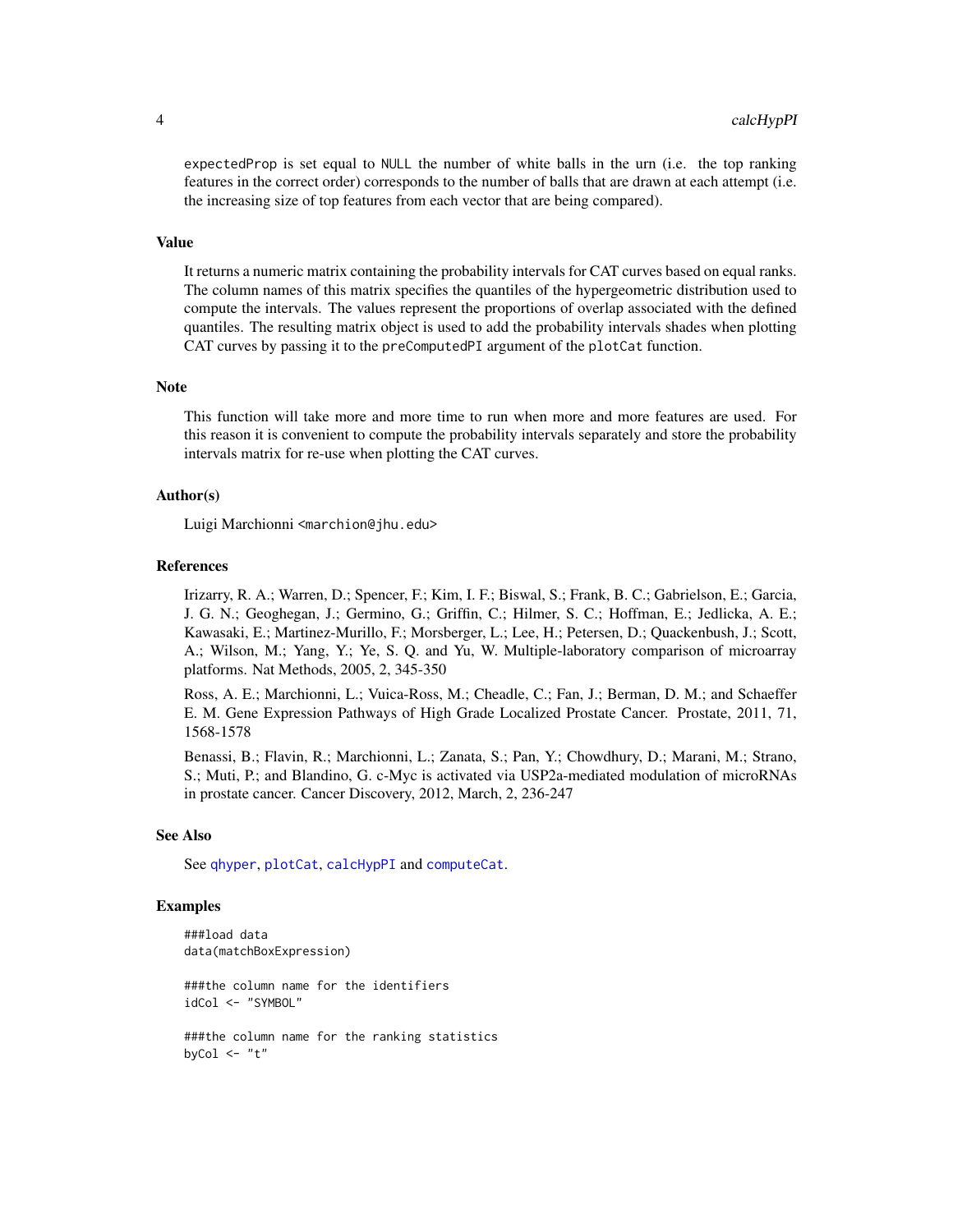```
###use lapply to remove redundancy from all data.frames
###default method is "maxORmin"
newMatchBoxExpression <- lapply(matchBoxExpression, filterRedundant, idCol=idCol, byCol=byCol)
###select t-statistics and merge into a new data.frame using SYMBOL
mat <- mergeData(newMatchBoxExpression, idCol=idCol, byCol=byCol)
### compute probability intervals with default values
confInt <- calcHypPI(data=mat)
###structure of confInt
str(confInt)
### compute probability intervals with "expectedProp" set to NULL
confInt2 <- calcHypPI(data=mat, expectedProp=NULL)
###structure of confInt
str(confInt2)
```
<span id="page-4-1"></span>computeCat *Computing overlap proportions among ordered vectors*

#### Description

computeCat computes the overlap proportions between pairs of ordered vectors of identifiers. The input to this function is a data.frame containing non-redundant identifiers and a number of ranking statistics organized by columns. This function enables comparing all possible pair combinations, or selecting one column as the reference ranking for the remaining. The output of this function can be used as the input to plotCat, which creates correspondence at the top curves, as used in Irizarry et al, Nat Methods (2005), for comparing differential gene expression across platforms and labs.

#### Usage

```
computeCat(data, size=nrow(data), idCol=1, ref,
method = c("equalRank", "equalStat"),
decreasing = TRUE)
```
#### Arguments

| data  | A data frame produced by mergeData, containing a column of unique identifiers<br>and at least two columns of ranking statistics (e.g. t-statistics, fold-change, Cox<br>coefficients)                                |
|-------|----------------------------------------------------------------------------------------------------------------------------------------------------------------------------------------------------------------------|
| size  | numeric. The number of top ranking statistics to be considered in the computa-<br>tion of the overlap proportions. If omitted all rows in data will be considered.<br>If size is large computation time may be long. |
| idCol | numeric or character. The index (by default equal to one), or the name of the<br>column containing the common identifiers (e.g. ENTREZID, SYMBOLS, ).                                                                |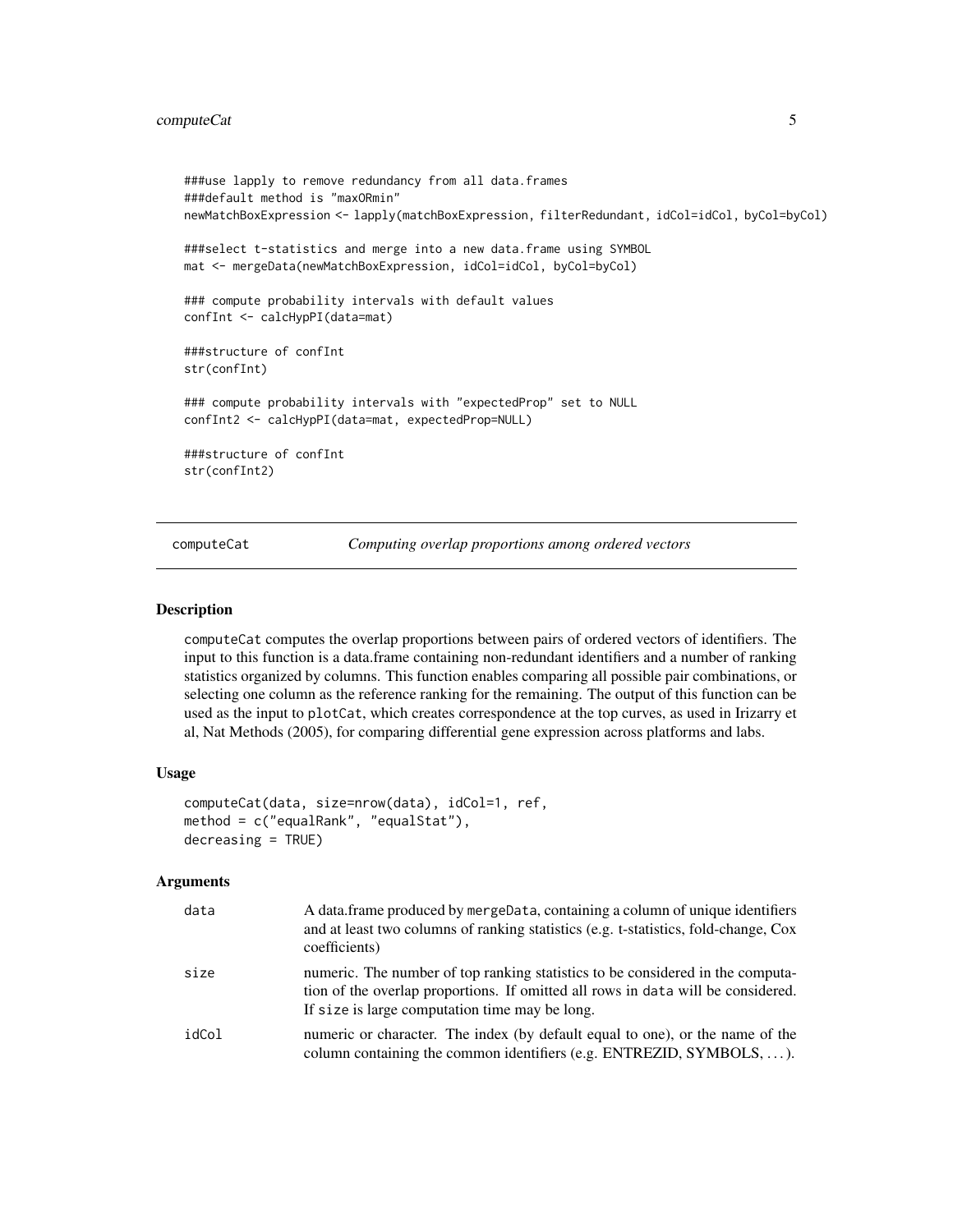| ref        | character. The column name corresponding to the ranking statistics to be used<br>as the reference in all pairs of comparisons.                                                                                                                                 |
|------------|----------------------------------------------------------------------------------------------------------------------------------------------------------------------------------------------------------------------------------------------------------------|
| method     | character. The method used to compute the overlap proportion between two or-<br>dered vectors of identifiers: either "equalRank" or "equalStat". The first method<br>computed the overlap based on equal ranks, whereas the latter uses equal statis-<br>tics. |
| decreasing | logical. This argument defines whether decreasing or increasing ordering should<br>be used                                                                                                                                                                     |

# Details

computeCat computes overlapping proportions between pairs of ordered vectors of identifiers. This function first finds all possible pairs of vector combinations, then it computes the corresponding overlapping proportions. If a column is selected as the reference, using the argument ref, only the combinations involving this column will be returned.

Briefly, for each CAT curve two vectors of identifiers are first ordered by the ranking statistics of choice, then the overlap between the two vectors is computed by considering more and more identifiers (vector size).

This function enables to compute overlapping proportions using two distinct methods: "equalRank" or "equalStat". With "equalRank" the overlap is obtained between vectors of the same size using equal ranks, which in turn can potentially correspond to ranking statistics of different magnitude (e.g. the vectors are of the same size, but might have different ranking statistics). With "equalStat" the overlap is obtained between vectors defined by using equal ranking statistics, which can potentially correspond to different rank, and hence to vectors of different size (e.g. the vectors are of different size, but have similar ranking statistics).

# Value

A list of lists in which each element correspond to a CAT curve. If a specific reference column is provided through the ref argument, the number of list elements is equal to the number of combinations involving the reference group, otherwise all possible combinations are returned. When the "equalRank" method is used each list element contains only the overlapping proportion, while when the "equalStat" method is used the number of genes with equal statistics is stored along with the overlapping proportion. This output is used to produce CAT curves, using the plotCat function, as described in Irizarry et al, Nat Methods (2005).

# **Note**

Given the combinatorial nature of the computation, a long computational time can be necessary if the input data contains many columns and many rows (number of features). In such a case consider limiting the number of rows used using the size argument.

# Author(s)

Luigi Marchionni <marchion@jhu.edu>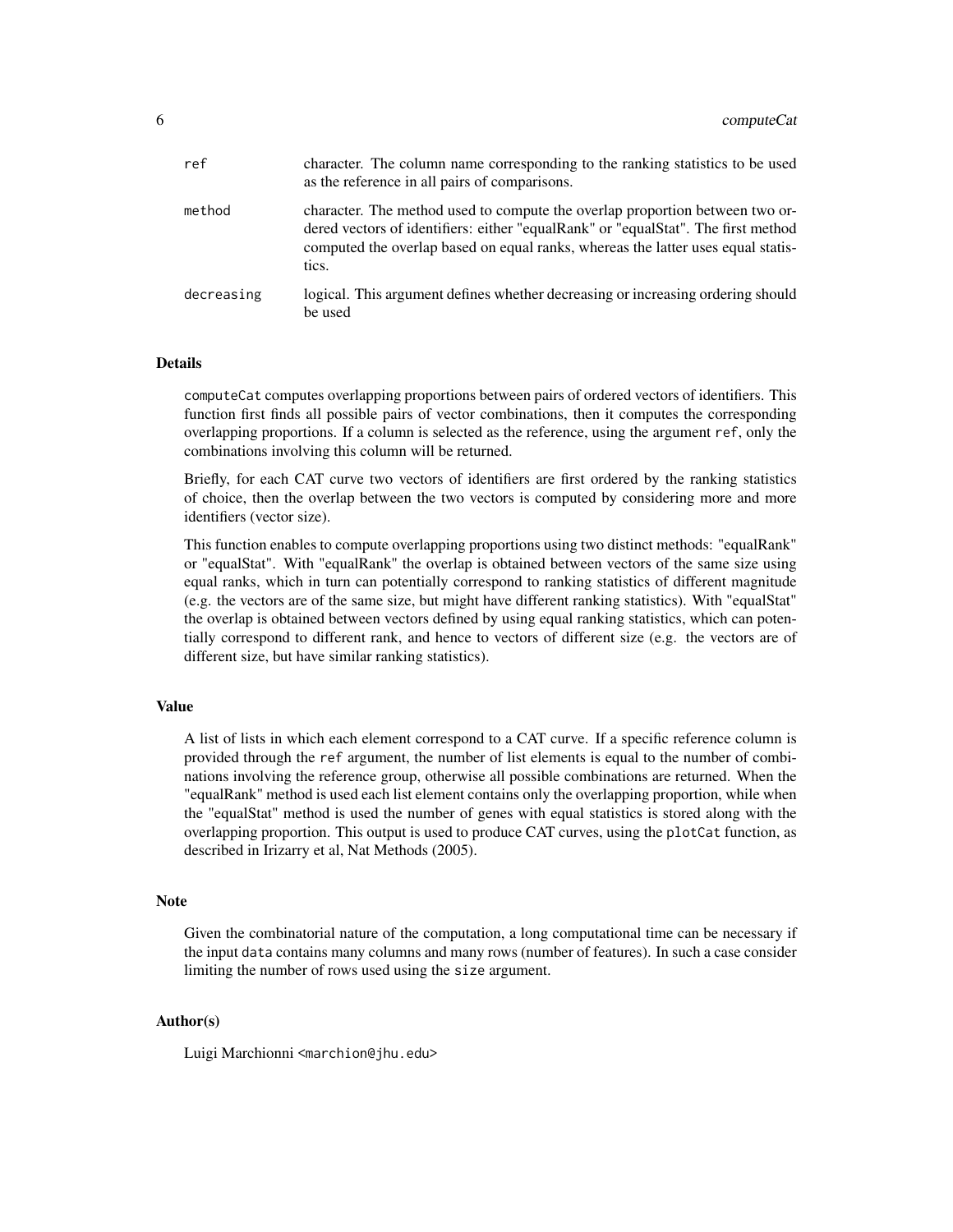# <span id="page-6-0"></span>computeCat 7

# References

Irizarry, R. A.; Warren, D.; Spencer, F.; Kim, I. F.; Biswal, S.; Frank, B. C.; Gabrielson, E.; Garcia, J. G. N.; Geoghegan, J.; Germino, G.; Griffin, C.; Hilmer, S. C.; Hoffman, E.; Jedlicka, A. E.; Kawasaki, E.; Martinez-Murillo, F.; Morsberger, L.; Lee, H.; Petersen, D.; Quackenbush, J.; Scott, A.; Wilson, M.; Yang, Y.; Ye, S. Q. and Yu, W. Multiple-laboratory comparison of microarray platforms. Nat Methods, 2005, 2, 345-350

Ross, A. E.; Marchionni, L.; Vuica-Ross, M.; Cheadle, C.; Fan, J.; Berman, D. M.; and Schaeffer E. M. Gene Expression Pathways of High Grade Localized Prostate Cancer. Prostate 2011, 71, 1568-1578

Benassi, B.; Flavin, R.; Marchionni, L.; Zanata, S.; Pan, Y.; Chowdhury, D.; Marani, M.; Strano, S.; Muti, P.; and Blandino, G. c-Myc is activated via USP2a-mediated modulation of microRNAs in prostate cancer. Cancer Discovery, 2012, March, 2, 236-247

# See Also

See [mergeData](#page-10-1) and [plotCat](#page-11-1).

## Examples

```
###load data
data(matchBoxExpression)
###the column name for the identifiers
idCol <- "SYMBOL"
###the column name for the ranking statistics
byCol \leq "t"
###use lapply to remove redundancy from all data.frames
###default method is "maxORmin"
newMatchBoxExpression <- lapply(matchBoxExpression, filterRedundant, idCol=idCol, byCol=byCol)
###select t-statistics and merge into a new data.frame using SYMBOL
mat <- mergeData(newMatchBoxExpression, idCol=idCol, byCol=byCol)
###Compute CAT for decreasing t-statistics: all genes
cpH2L <- computeCat(mat, idCol=1,decreasing=TRUE, method="equalRank")
###Compute CAT for increasing t-statistics:only the first 300 genes
cpL2H <- computeCat(mat, idCol=1, size=300, decreasing=FALSE, method="equalRank")
###Compute CAT for increasing t-statistics:only the first 300 genes
###use the second column as the reference
cpL2H.ref <- computeCat(mat, idCol=1, size=300, ref="dataSetA.t",
 decreasing=FALSE, method="equalRank")
```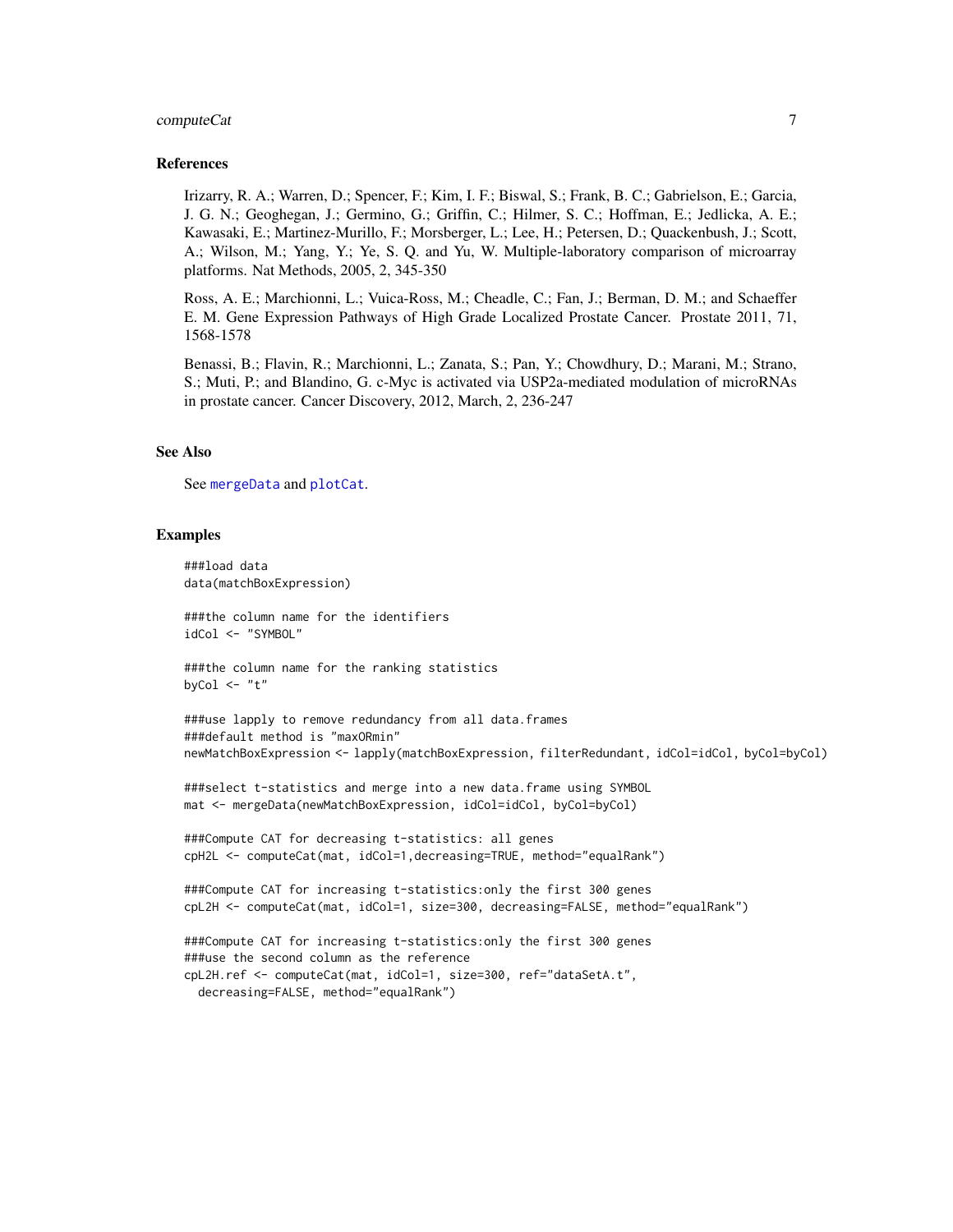# Description

Prior computing proportion of overlap between ranked vector of features it is necessary to remove the redundant features. This can be accomplished using a number of methods implemeted in the filterRedundant function, as explained below.

# Usage

```
filterRedundant(object,
   method=c("maxORmin", "geoMean", "mean", "median","random"),
    idCol=1, byCol=2, absolute=TRUE, decreasing=TRUE, trim=0, ...)
```
# Arguments

| object     | a data.frame from which redundant features (rows) must be removed.                                                                                      |
|------------|---------------------------------------------------------------------------------------------------------------------------------------------------------|
| method     | character. The method used for removing redundancy. Currently available meth-<br>ods are: maxORmin, geoMean, random, mean, median, (see Details below). |
| idCol      | character or numeric. Name or index of the column containing redundant iden-<br>tifiers (e.g. ENTREZID, SYMBOLS, ).                                     |
| byCol      | character or numeric. Name or index of the column containing the ranking statis-<br>tics (used only with max0Rmin method).                              |
| absolute   | logical. Indicates whether the absolute statistics, as defined by byCo1, should be<br>used when reordering (used only with max0Rmin method).            |
| decreasing | logical. Indicates whether reodering should be decreasing or not (used only with<br>max0Rmin method).                                                   |
| trim       | numeric. Indicates whether a trimmed mean should be computed (used only<br>with mean method).                                                           |
| $\cdot$    | further arguments to be passed (not currently implemented).                                                                                             |

# Details

The maxORmin method removes redundant features by selecting the rows that correspond to the maximum or minimum value of a selected statistics. With this approach redundant features are first ranked in increasing or decreasing order, as defined by the decreasing argument, using the ranking statistics defined by byCol, either in their original or absolute scale, as defined by absolute argument. Subsequently data.frame rows corresponding to redundant identifiers are removed, after these have been identified in the column defined by the idCol, using the duplicated function.

The mean, median, geoMean, and random methods provide alternative ways for summarizing numerical values corresponding to redundant features, as defined by the idCol argument: mean takes the average, median the median, geoMean the geometric mean, random select a random value.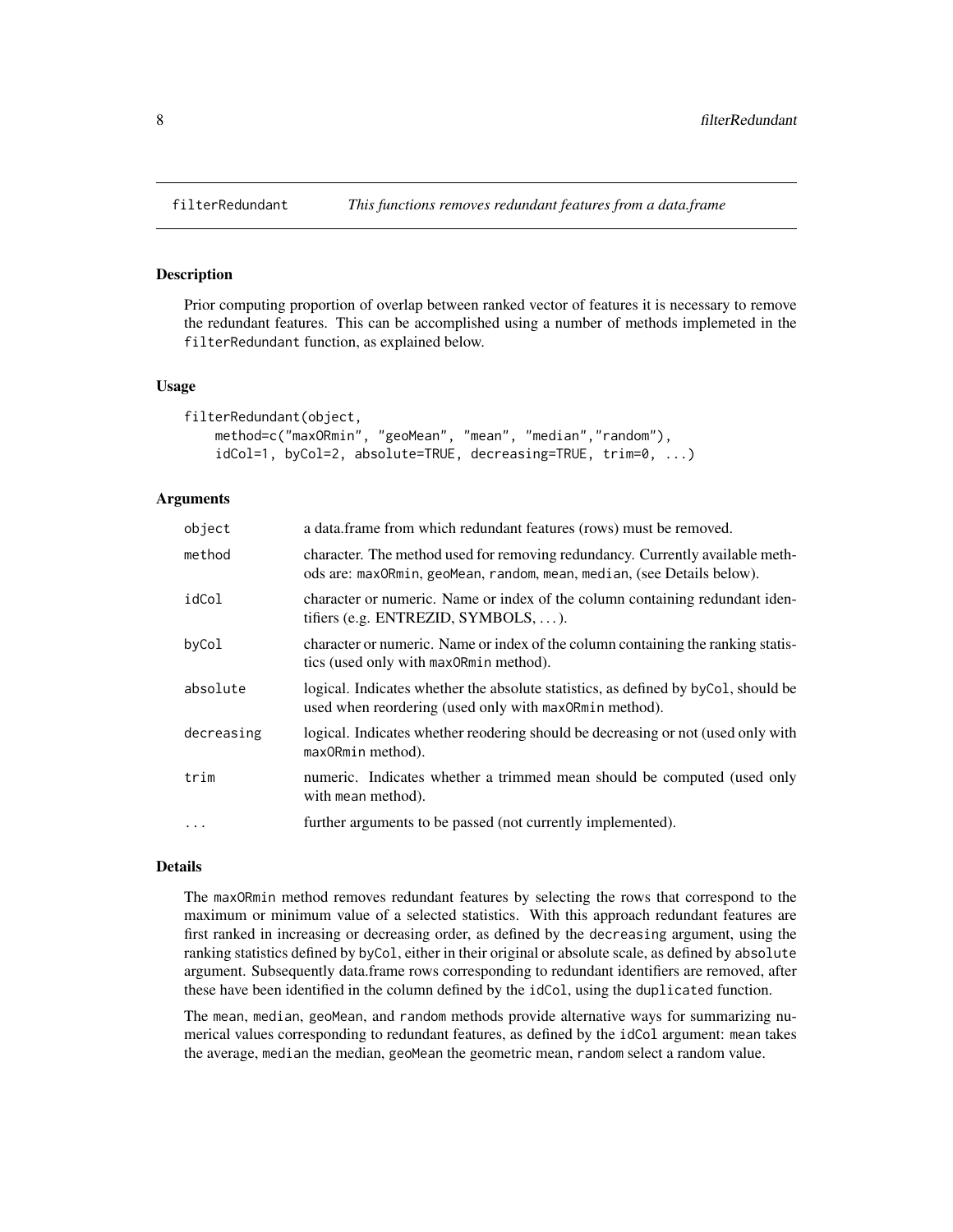# <span id="page-8-0"></span>Value

A data.frame with fewer rows with respect to the input one, unique by the identifier specified by the idCol argument.

# Note

filterRedundant is a utility function providing various methods to remove redundant rows from a data.frame. The choice of the method depends on the nature of the values, and the final goal.

Therefore caution should be used when taking the mean or the median across few values, or passing the arguments with the minORmax method (for instance it would make no sense at all to use a decreasing ordering if the ranking statistics is a p-value).

# Author(s)

Luig Marchionni <marchion@jhu.edu>

# See Also

See [duplicated](#page-0-0).

# Examples

###load data data(matchBoxExpression)

###check whether there are redundant identifiers sapply(matchBoxExpression,nrow)

###the column name for the identifiers idCol <- "SYMBOL"

```
###the column name for the ranking statistics
byCol \leq "t"
```

```
###use lapply to remove redundancy from all data.frames
###default method is "maxORmin"
newMatchBoxExpression <- lapply(matchBoxExpression, filterRedundant, idCol=idCol, byCol=byCol)
```
###recheck number of rows sapply(newMatchBoxExpression, nrow)

matchBoxExpression *Example data: ranking from three differential gene expression experiments*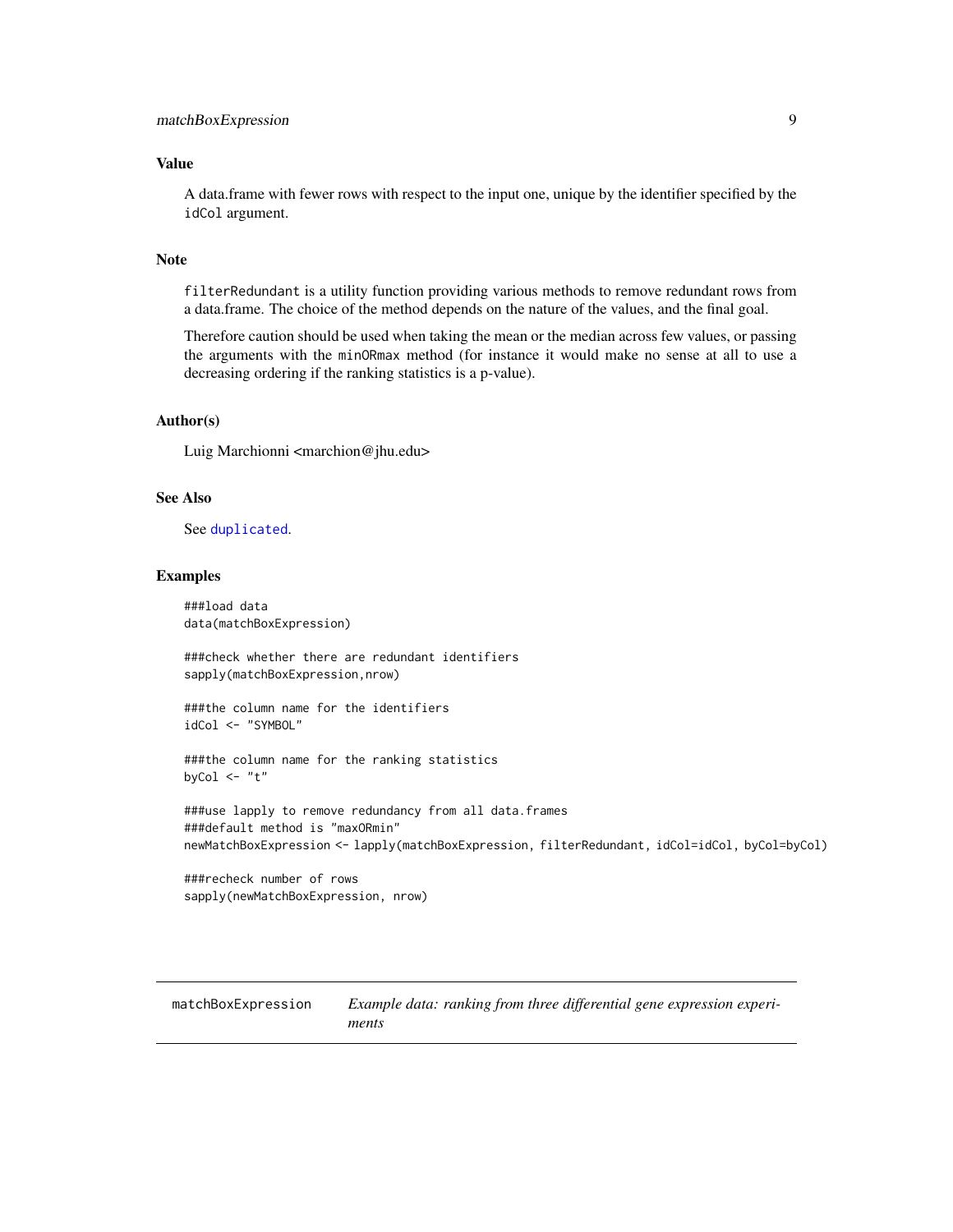#### Description

List of differentially expressed genes from three distinct experiments from which the identifiers and the ranking statistics to be used for computing overlap proportions will be retrieved. This type of object is the starting point of a CAT-plot analysis,

# Usage

```
data(matchBoxExpression)
```
# Format

This object is a list of data.frames containing at least two common columns, one for the identifiers and one for the ranking statistics. The common columns must have the same column names. In the provided example the following columns are present in each data.frame:

SYMBOL: Gene symbol column;

GENENAME: Gene name column;

ENTREZID: ENTREZ Gene identifier column;

logFC: Log2 fold-change column;

AveExpr: Average expression (A-value) column;

t: moderated t-statistics column;

P.Value: P-value column;

adj.P.Val: adjusted P-value column;

B: B-statitics (log-odds) column;

The statistics were computed using the topTable function from limma.

# Author(s)

Luigi Marchionni <marchion@jhu.edu>

# References

Irizarry, R. A.; Warren, D.; Spencer, F.; Kim, I. F.; Biswal, S.; Frank, B. C.; Gabrielson, E.; Garcia, J. G. N.; Geoghegan, J.; Germino, G.; Griffin, C.; Hilmer, S. C.; Hoffman, E.; Jedlicka, A. E.; Kawasaki, E.; Martinez-Murillo, F.; Morsberger, L.; Lee, H.; Petersen, D.; Quackenbush, J.; Scott, A.; Wilson, M.; Yang, Y.; Ye, S. Q. and Yu, W. Multiple-laboratory comparison of microarray platforms. Nat Methods, 2005, 2, 345-350

Ross, A. E.; Marchionni, L.; Vuica-Ross, M.; Cheadle, C.; Fan, J.; Berman, D. M.; and Schaeffer E. M. Gene Expression Pathways of High Grade Localized Prostate Cancer. Prostate 2011, 71, 1568-1578

Benassi, B.; Flavin, R.; Marchionni, L.; Zanata, S.; Pan, Y.; Chowdhury, D.; Marani, M.; Strano, S.; Muti, P.; and Blandino, G. c-Myc is activated via USP2a-mediated modulation of microRNAs in prostate cancer. Cancer Discovery, 2012, March, 2, 236-247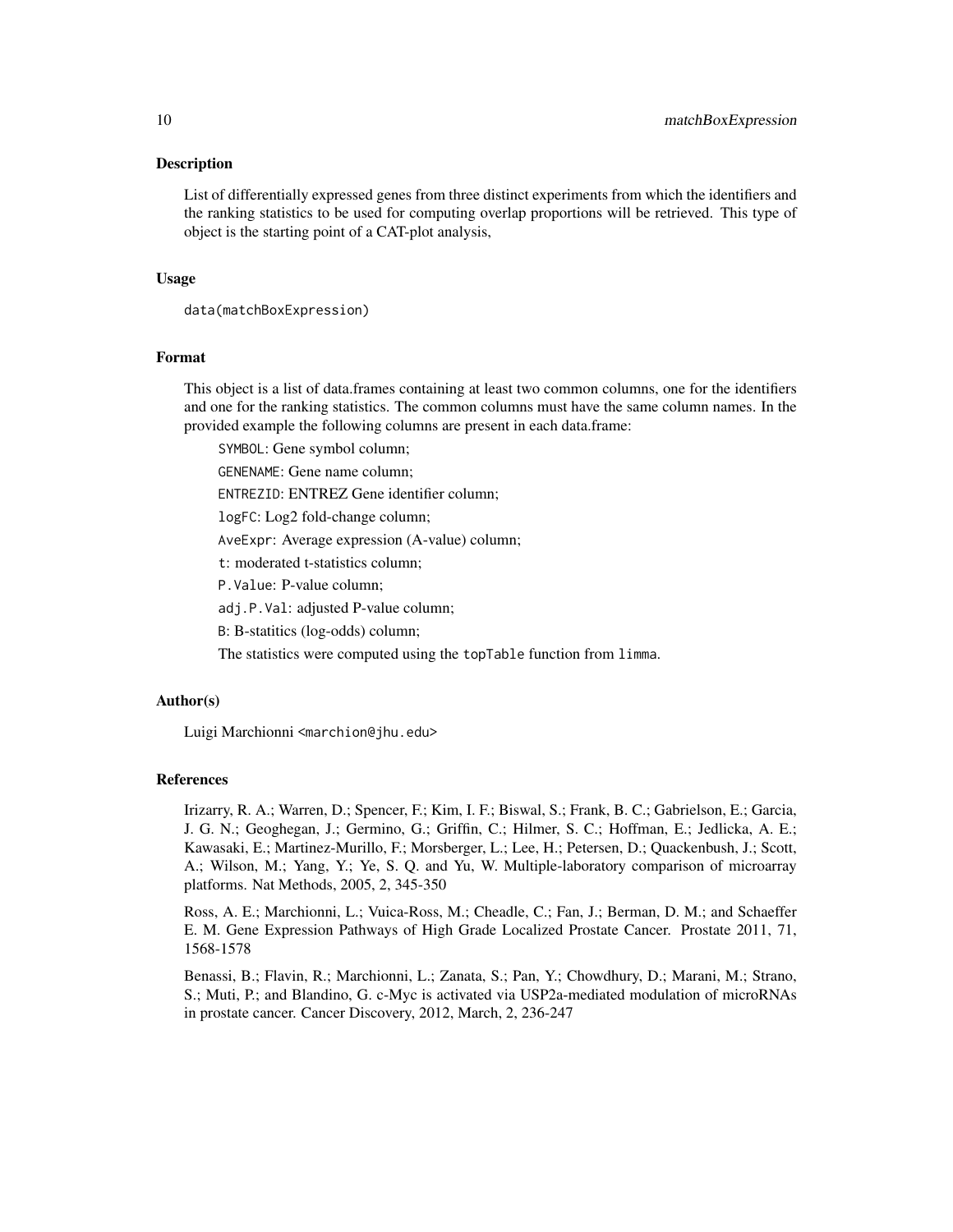# <span id="page-10-1"></span><span id="page-10-0"></span>Description

This utility function is used for merging specific columns from a set of distinct data.frames based on a specific set of identifiers. For instance this utility function can be used to retrieve from multiple data.frames the ranking statistics and the identifiers that will be used for computing the correspondence at the top curves.

# Usage

```
mergeData(listOfDataFrames, idCol=1, byCol=2)
```
# Arguments

| listOfDataFrames |                                                                                                                                                                                                                                                                                                                                                                                             |
|------------------|---------------------------------------------------------------------------------------------------------------------------------------------------------------------------------------------------------------------------------------------------------------------------------------------------------------------------------------------------------------------------------------------|
|                  | list. This object is a list of distinct data.frames to be merged based on common<br>identifiers. The data.frames to be merged must contain at least two common<br>columns, one for the identifiers (as specified by idCo1), and one for the rank-<br>ing statistics (as specified by byCo1). Redundant features are not allowed, and<br>should be previously removed using filterRedundant. |
| idCol            | character or numeris. Name or index of the column containing the common<br>identifiers (e.g. ENTREZID, SYMBOLS, ).                                                                                                                                                                                                                                                                          |
| byCol            | character or numeric. Name of index the column containing the ranking statis-<br>tics.                                                                                                                                                                                                                                                                                                      |

# Details

This function first identifies the common set of features across all the data.frames contained in the listOfDataFrames object. Subsequently, for this common set of features, it returns a single data.frame containing the ranking statistics values of choice collected from each data.frame.

# Value

A data.frame containing the identifiers and the ranking statistics common to all data.frames in listOfDataFrames to be used for computing the correspondence at the top (see Irizarry et al, Nat Methods (2005))

# Author(s)

Luigi Marchionni <marchion@jhu.edu>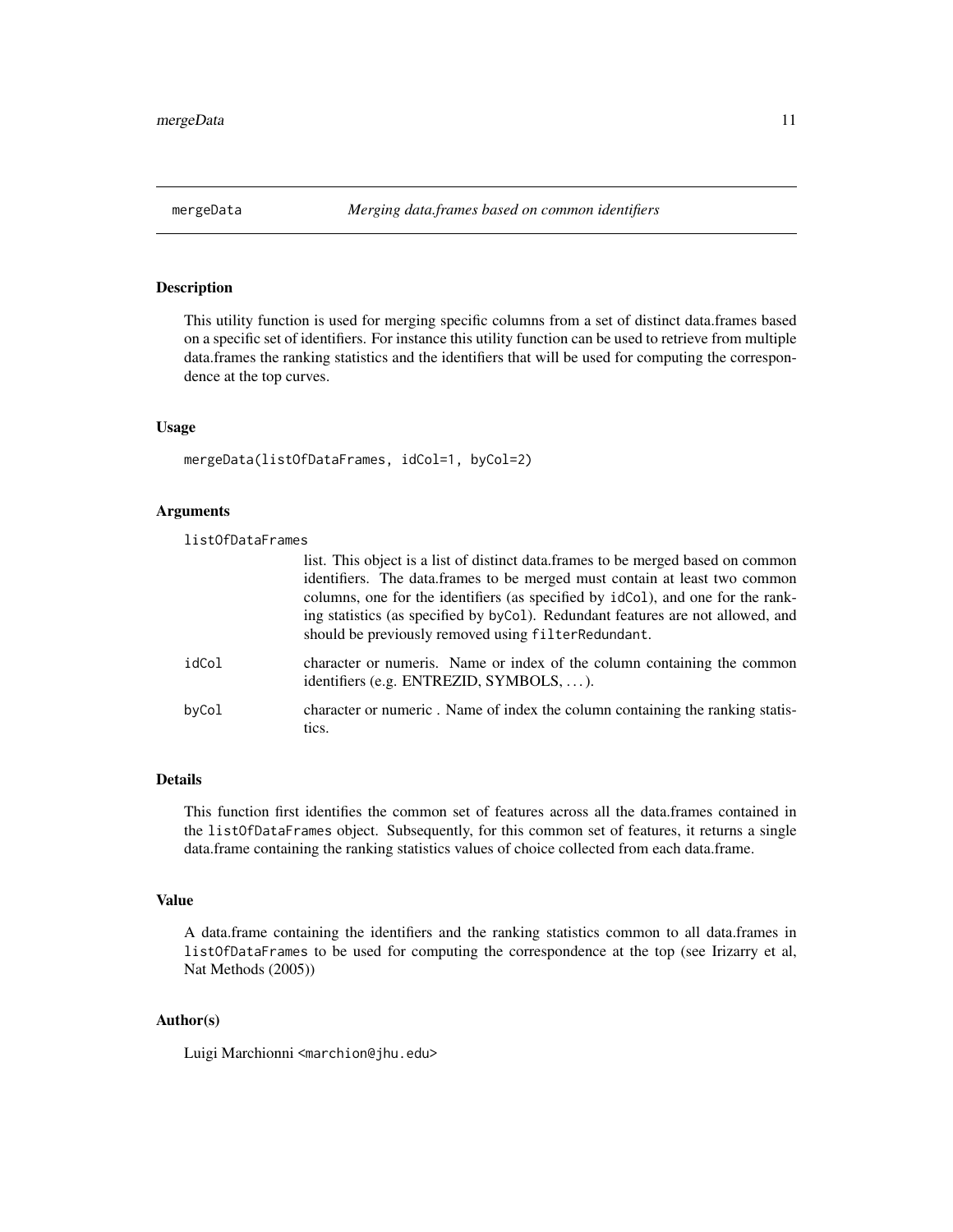# <span id="page-11-0"></span>References

Irizarry, R. A.; Warren, D.; Spencer, F.; Kim, I. F.; Biswal, S.; Frank, B. C.; Gabrielson, E.; Garcia, J. G. N.; Geoghegan, J.; Germino, G.; Griffin, C.; Hilmer, S. C.; Hoffman, E.; Jedlicka, A. E.; Kawasaki, E.; Martinez-Murillo, F.; Morsberger, L.; Lee, H.; Petersen, D.; Quackenbush, J.; Scott, A.; Wilson, M.; Yang, Y.; Ye, S. Q. and Yu, W. Multiple-laboratory comparison of microarray platforms. Nat Methods, 2005, 2, 345-350

Ross, A. E.; Marchionni, L.; Vuica-Ross, M.; Cheadle, C.; Fan, J.; Berman, D. M.; and Schaeffer E. M. Gene Expression Pathways of High Grade Localized Prostate Cancer. Prostate 2011, 71, 1568-1578

Benassi, B.; Flavin, R.; Marchionni, L.; Zanata, S.; Pan, Y.; Chowdhury, D.; Marani, M.; Strano, S.; Muti, P.; and Blandino, G. c-Myc is activated via USP2a-mediated modulation of microRNAs in prostate cancer. Cancer Discovery, 2012, March, 2, 236-247

# See Also

See [filterRedundant](#page-7-1).

# Examples

```
###load data
data(matchBoxExpression)
###the column name for the identifiers
idCol <- "SYMBOL"
###the column name for the ranking statistics
byCol \leq "t"
###use lapply to remove redundancy from all data.frames
###default method is "maxORmin"
newMatchBoxExpression <- lapply(matchBoxExpression, filterRedundant, idCol=idCol, byCol=byCol)
###select t-statistics and merge into a new data.frame using SYMBOL
mat \le - mergeData(listOfDataFrames = newMatchBoxExpression, idCol = idCol,
byCol = byCol###structure of mat
str(mat)
```
<span id="page-11-1"></span>plotCat *Plotting correspondence at the top curves*

#### Description

This function plots corresponding at the top (CAT) curves using overlap proportions computed by computeCat. A number of arguments can be used for a pretty display, and for annotating the plot, and adding the legend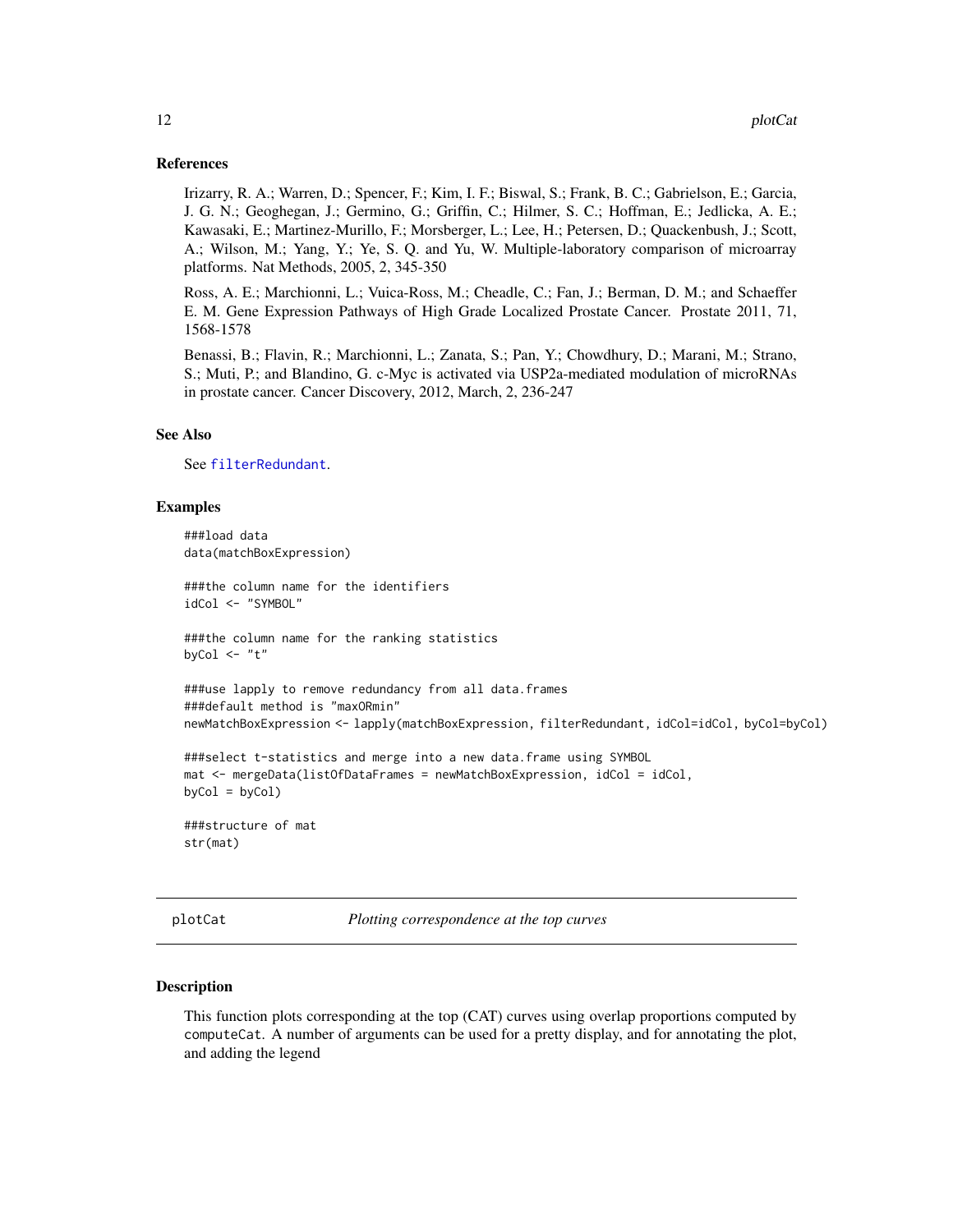# plotCat and the state of the state of the state of the state of the state of the state of the state of the state of the state of the state of the state of the state of the state of the state of the state of the state of th

# Usage

```
plotCat(catData, whichToPlot = 1:length(catData),
     preComputedPI, size=500, main="CAT-plot",
     minYlim=0, maxYlim=1, col, pch, lty, cex=1, lwd=1,
     spacePts=10, cexPts=1, legend=TRUE, legendText,
     where="center", legCex=1,
   plotLayout=layout(matrix(1:2, ncol = 2, byrow = TRUE), widths = c(0.7, 0.3)), ...)
```
# Arguments

| catData       | The ouput list obtained from computeCat, containing the overlapping propor-<br>tions among pairs of ordered vectors. Names in catData are used for annotating<br>the legend if legend Text is not provided (see below).                                                   |
|---------------|---------------------------------------------------------------------------------------------------------------------------------------------------------------------------------------------------------------------------------------------------------------------------|
| whichToPlot   | numeric vector. Indexes corresponding to the elements of catData to be selected<br>for displaying in the plot.                                                                                                                                                            |
| preComputedPI | numeric matrix. Probability intervals computed using the calcHypPI function.<br>It is used to add grey shades to the plot corresponding to overlapping proportion<br>probabilities based on the hypegeomtric distribution. If missing no PI will be<br>added to the plot. |
| size          | numeric. The number of top ranking features to be displayed in the plot.                                                                                                                                                                                                  |
| main          | character. The title of the plot, if not provided, main default is "CAT-plot".                                                                                                                                                                                            |
| minYlim       | numeric. The lower numeric value of the y axis, to be displayed in the plot.                                                                                                                                                                                              |
| maxYlim       | numeric. The upper numeric value of the y axis, to be displayed in the plot.                                                                                                                                                                                              |
| col           | character or numeric. Vector specifying colors for CAT curves plotting. col<br>default uses rainbow function to generate a color vector for all CAT curves in<br>catData. When provided by the user, it will be recycled if needed.                                       |
| pch           | graphical parameter. pch specifies point types for annotating the CAT curves.<br>If not provided, pch is created by default, and recycled if needed. See par for<br>details.                                                                                              |
| $1$ ty        | graphical parameter. The type of line for the plot. If not provided generated by<br>default, recycled id needed. See par if needed.                                                                                                                                       |
| cex           | numeric. Standard graphical parameter useful for controlling axes and title an-<br>notation size. See par.                                                                                                                                                                |
| lwd           | numeric. Standard graphical parameter useful for controlling line size. See par.                                                                                                                                                                                          |
| spacePts      | numeric. Specifies the interval to be used for adding point labels on the CAT<br>curves (evenly spaced along the x axis dimention).                                                                                                                                       |
| cexPts        | numeric. Graphical parameter useful for controlling points size used for anno-<br>tating CAT-plot lines.                                                                                                                                                                  |
| legend        | logical. Wheter a legend should be added to the plot.                                                                                                                                                                                                                     |
| legendText    | character. A vector used for legend creation. legendText default correspond to<br>catData names.                                                                                                                                                                          |
| where         | character. The position of the plot where the legend will be created; where<br>default is 'center', see legend.                                                                                                                                                           |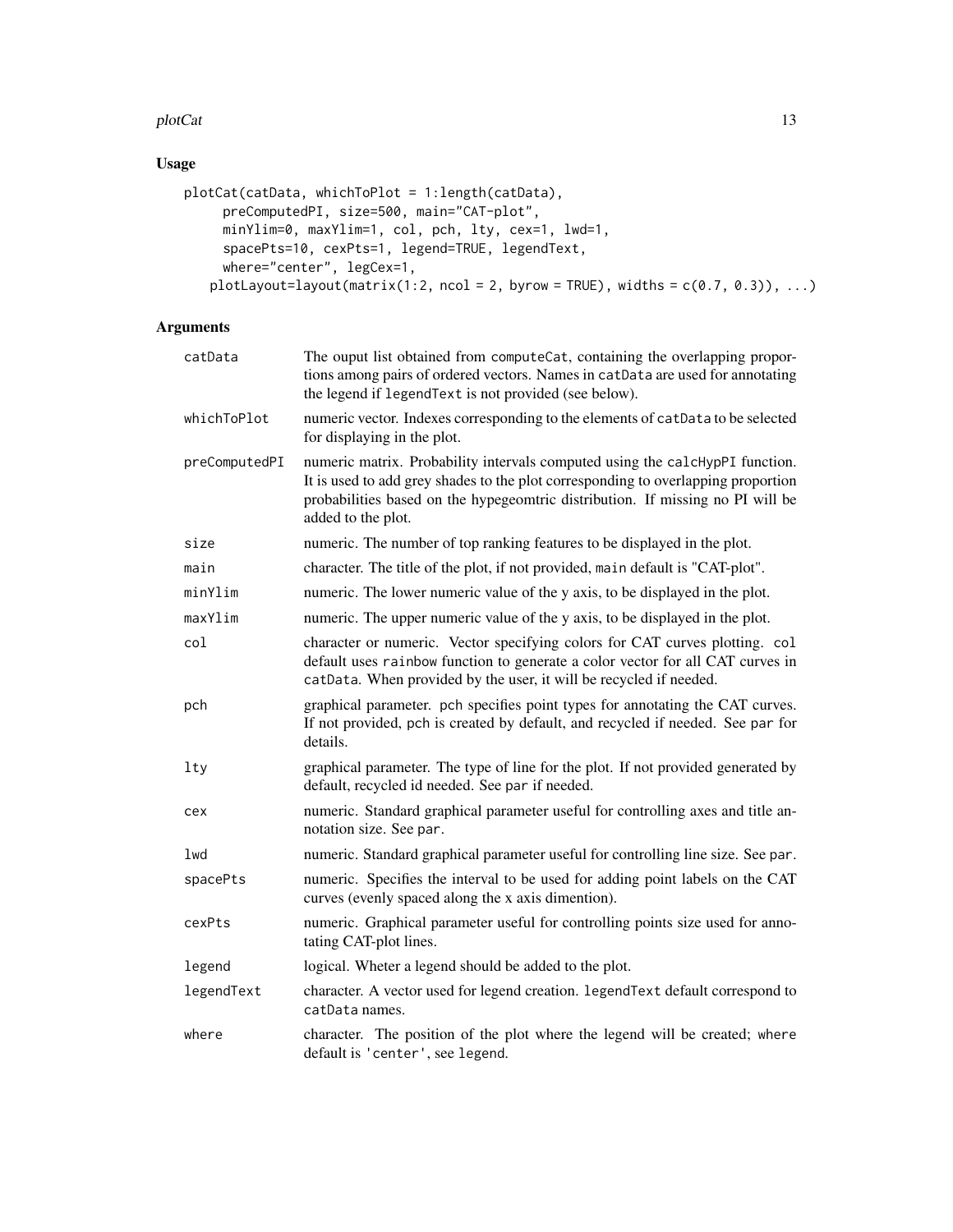<span id="page-13-0"></span>

| legCex     | numeric. Graphical parameter setting the font size for the legend text.                                                                         |
|------------|-------------------------------------------------------------------------------------------------------------------------------------------------|
| plotLayout | A layout matrix to arrange the plot and the legend. For further details see<br>lavout.                                                          |
| .          | Other graphical parameters, currently passed only to legend (e.g. the number<br>of columns to be used in the legend, or the legend background). |

# Details

This function uses outputs from computeCat and calcHypPI to plot the CAT curves and add grey shades corresponding to probability intervals. The default plot uses a pre-specified layout with separate areas for the plot and the legend. If not specified by the user, different points, colors and line types are used for the different CAT curves. If the CAT curves where computed using equal ranks (e.g. "equalRank" was passed to the method argument of the computeCat function), the user has the option of adding probability intervals to the plot. Such intervals must be pre-computed using the calcHypPI function.

# Value

Produces an annotated CAT plot.

# **Note**

In order to make the "best looking" plot for your needs you must play around with graphical parameters

# Author(s)

Luigi Marchionni <marchion@jhu.edu>

# References

Irizarry, R. A.; Warren, D.; Spencer, F.; Kim, I. F.; Biswal, S.; Frank, B. C.; Gabrielson, E.; Garcia, J. G. N.; Geoghegan, J.; Germino, G.; Griffin, C.; Hilmer, S. C.; Hoffman, E.; Jedlicka, A. E.; Kawasaki, E.; Martinez-Murillo, F.; Morsberger, L.; Lee, H.; Petersen, D.; Quackenbush, J.; Scott, A.; Wilson, M.; Yang, Y.; Ye, S. Q. and Yu, W. Multiple-laboratory comparison of microarray platforms. Nat Methods, 2005, 2, 345-350

Ross, A. E.; Marchionni, L.; Vuica-Ross, M.; Cheadle, C.; Fan, J.; Berman, D. M.; and Schaeffer E. M. Gene Expression Pathways of High Grade Localized Prostate Cancer. Prostate, 2011, 71, 1568-1578

Benassi, B.; Flavin, R.; Marchionni, L.; Zanata, S.; Pan, Y.; Chowdhury, D.; Marani, M.; Strano, S.; Muti, P.; and Blandino, G. c-Myc is activated via USP2a-mediated modulation of microRNAs in prostate cancer. Cancer Discovery, 2012, March, 2, 236-247

# See Also

See [computeCat](#page-4-1), [calcHypPI](#page-2-1), [rainbow](#page-0-0), [par](#page-0-0), [legend](#page-0-0), and [layout](#page-0-0).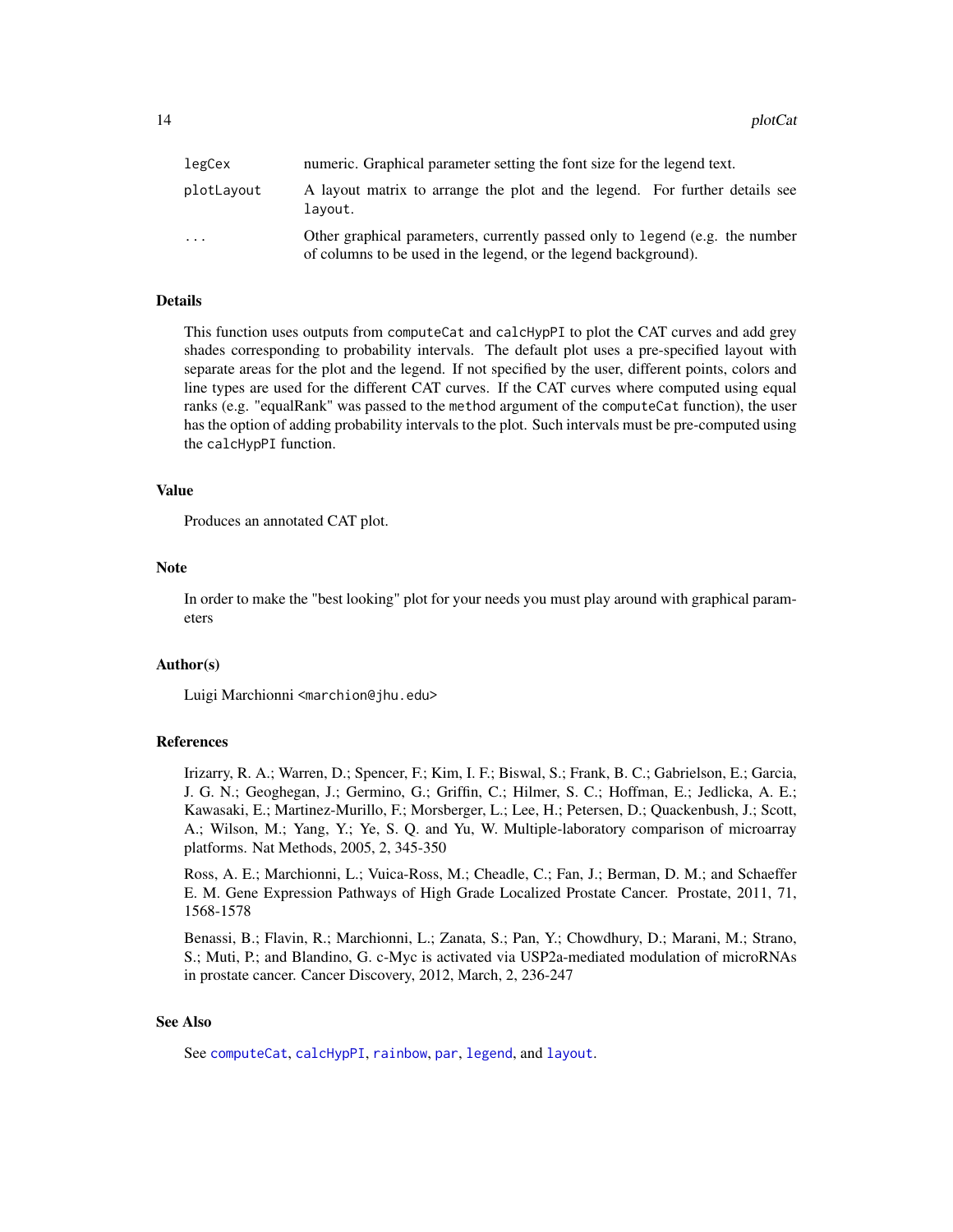### plotCat 15

# Examples

```
###load data
data(matchBoxExpression)
###the column name for the identifiers and the ranking statistics
idCol <- "SYMBOL"
byCol \leq "t"
####filter the redundant features using SYMBOL and t-statistics
matchBoxExpression <- lapply(matchBoxExpression, filterRedundant, idCol=idCol, byCol=byCol)
###select and merge into a matrix
mat <- mergeData(matchBoxExpression, idCol=idCol, byCol=byCol)
###COMPUTE CAT
cpH2L <- computeCat(mat, idCol=1, size=round(nrow(mat)/1),
decreasing=TRUE, method="equalRank")
###CATplot without probability intervals
par(mar=c(3,3,2,1))
plotCat(cpH2L, main="CAT-plot, decreasing t-statistics",
cex=1, lwd=2, cexPts=1.5, spacePts=15,
legend=TRUE, where="center",
legCex=1, ncol=1)
###compute probability intervals
confInt <- calcHypPI(data=mat)
###CATplot with probability intervals
par(mar=c(3,3,2,1))
plotCat(cpH2L, main="CAT-plot, decreasing t-statistics, probability intevals",
cex=1, lwd=2, cexPts=1.5, spacePts=15,
legend=TRUE, where="center",
legCex=1, ncol=1)
```